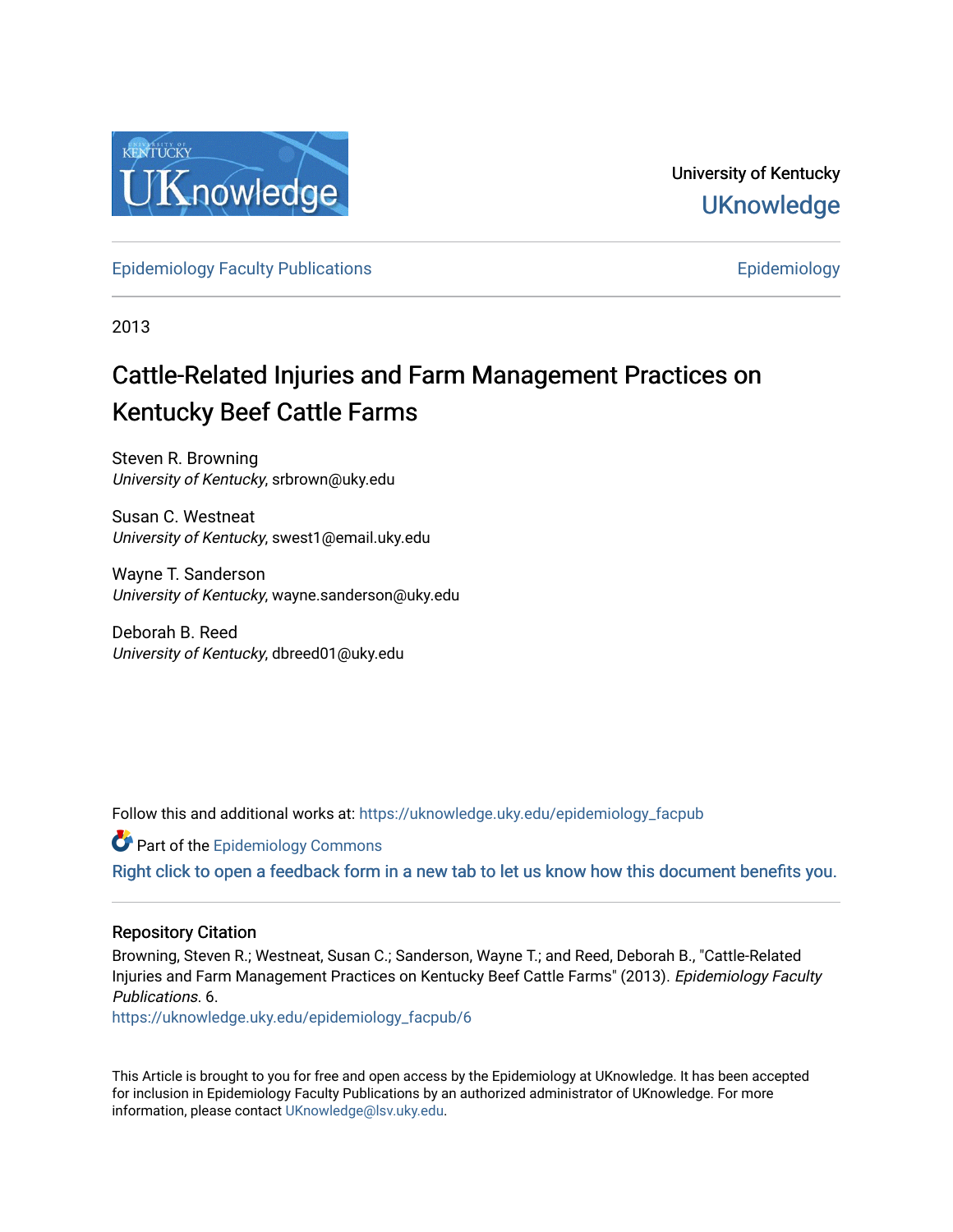# Cattle-Related Injuries and Farm Management Practices on Kentucky Beef Cattle Farms

Digital Object Identifier (DOI) http://dx.doi.org/10.13031/2013.42541

# Notes/Citation Information

Published in Journal of Agricultural Safety and Health, v. 19, no. 1, p. 37-49.

Copyright 2013 American Society of Agricultural and Biological Engineers

The copyright holder has granted permission for posting the article here.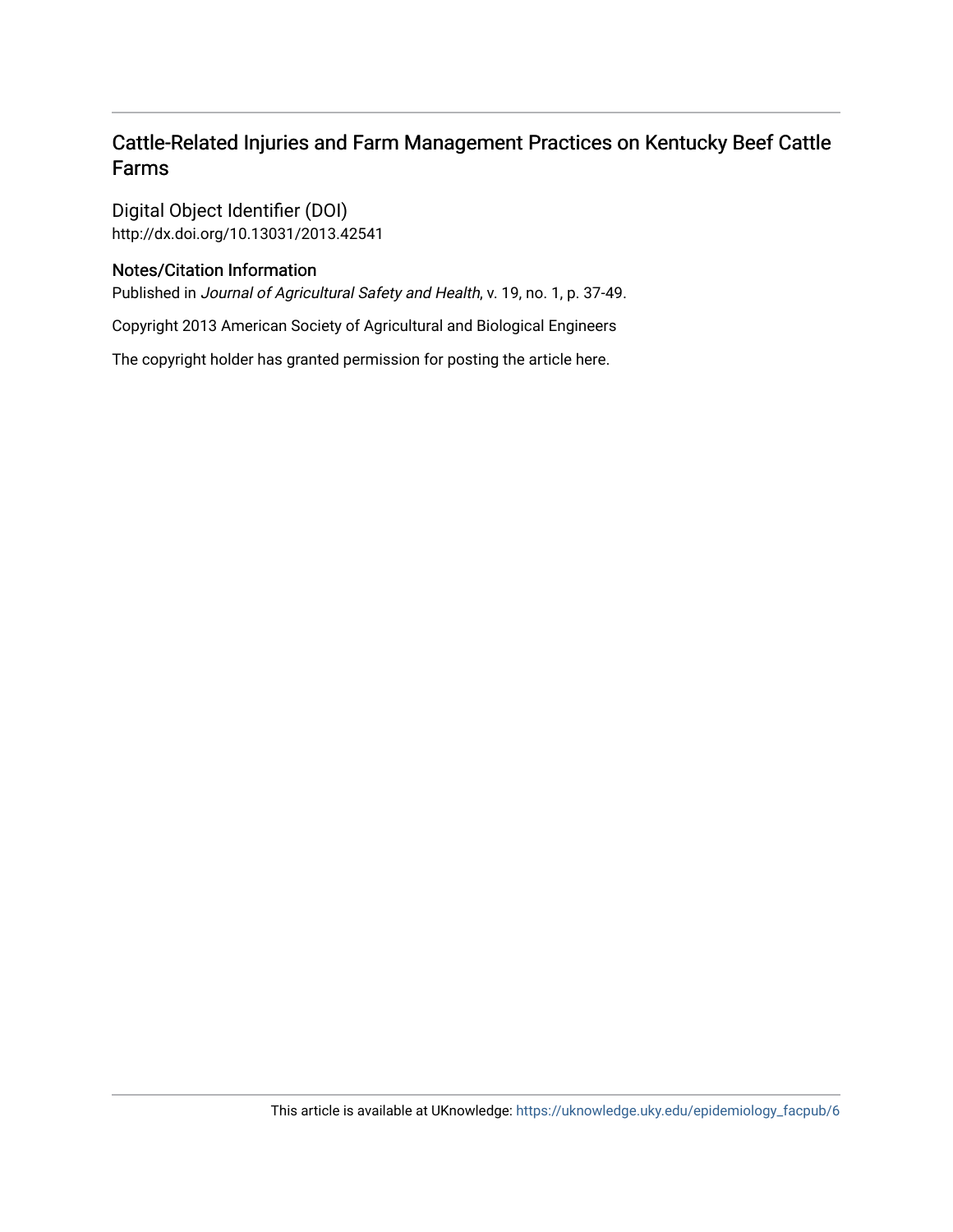# **Cattle-Related Injuries and Farm Management Practices on Kentucky Beef Cattle Farms**

S. R. Browning, S. C. Westneat, W. T. Sanderson, D. B. Reed

**ABSTRACT.** *While working on farms with livestock increases the risk of injury among farm workers in comparison to other commodity farms, few studies have examined the role of farm management practices in association with the risk of cattle-related injury. We examined the farm management practices of Kentucky beef cattle farms in association*  with self-reported rates of cattle-related injuries among workers. We conducted a mail *survey of a random sample of 2,500 members of the Kentucky Cattlemen's Association. Results from 1,149 farm operators who were currently raising beef cattle and provided complete survey response are reported. During the busy season, the principal operator worked 20 hours per week on the beef operation, and among all farm employees, the beef operation required 35 hours per week (median cumulative hours). There were 157 farms that reported a cattle-related injury in the past year among the principal operator or a family member, yielding an annual cattle-related injury rate of 13.7 beef cattle farms per 100 reporting at least one cattle-related injury. The majority of these injuries were associated with transporting cattle, using cattle-related equipment (head gates, chutes, etc.), and performing medical or herd health tasks on the animal. A multivariable logistic regression analysis of cattle-related injuries indicated that the risk of injury increased with increasing herd size, increasing hours devoted to the cattle operation per week by all* workers, and the number of different medical tasks or treatments performed on cattle *without the presence of a veterinarian. Farms that performed 9 to 13 tasks/treatments without a veterinarian had a two-fold increased risk of a cattle-related injury (OR = 1.98; 95% CI: 1.08-3.62) in comparison to farms that performed 0 to 4 tasks without a veterinarian. In adjusted analyses, the use of an ATV or Gator for cattle herding was associated with a significantly reduced risk of cattle-related injury (OR = 0.51; 95% CI: 0.30-0.86) in comparison to other herding methods. This study indicates that a substantial proportion of cattle-related injuries are associated with work activities related to handling practices and cattle restraining equipment.* 

*Keywords. Agricultural injury, Beef cattle farms.* 

Journal of Agricultural Safety and Health 19(1): 37-49 © 2013 ASABE ISSN 1074-7583 37

Submitted for review in April 2012 as manuscript number JASH 9739; approved for publication by the Journal of Agricultural Safety and Health of ASABE in November 2012.

The authors are **Steven R. Browning,** PhD, Assistant Professor, Department of Epidemiology, College of Public Health, **Susan C. Westneat,** MA, Data Analyst, College of Nursing, **Wayne T. Sanderson,** PhD, CHI, Professor, Department of Epidemiology, College of Public Health, and **Deborah B. Reed,** RN, PhD, Professor, College of Nursing, University of Kentucky, Lexington, Kentucky. **Corresponding author:** Steven R. Browning, Department of Epidemiology, College of Public Health, 111 Washington Ave., Suite 209B, University of Kentucky, Lexington, KY 40536-0003; phone: 859-218-2235; e-mail: srbrown@uky.edu.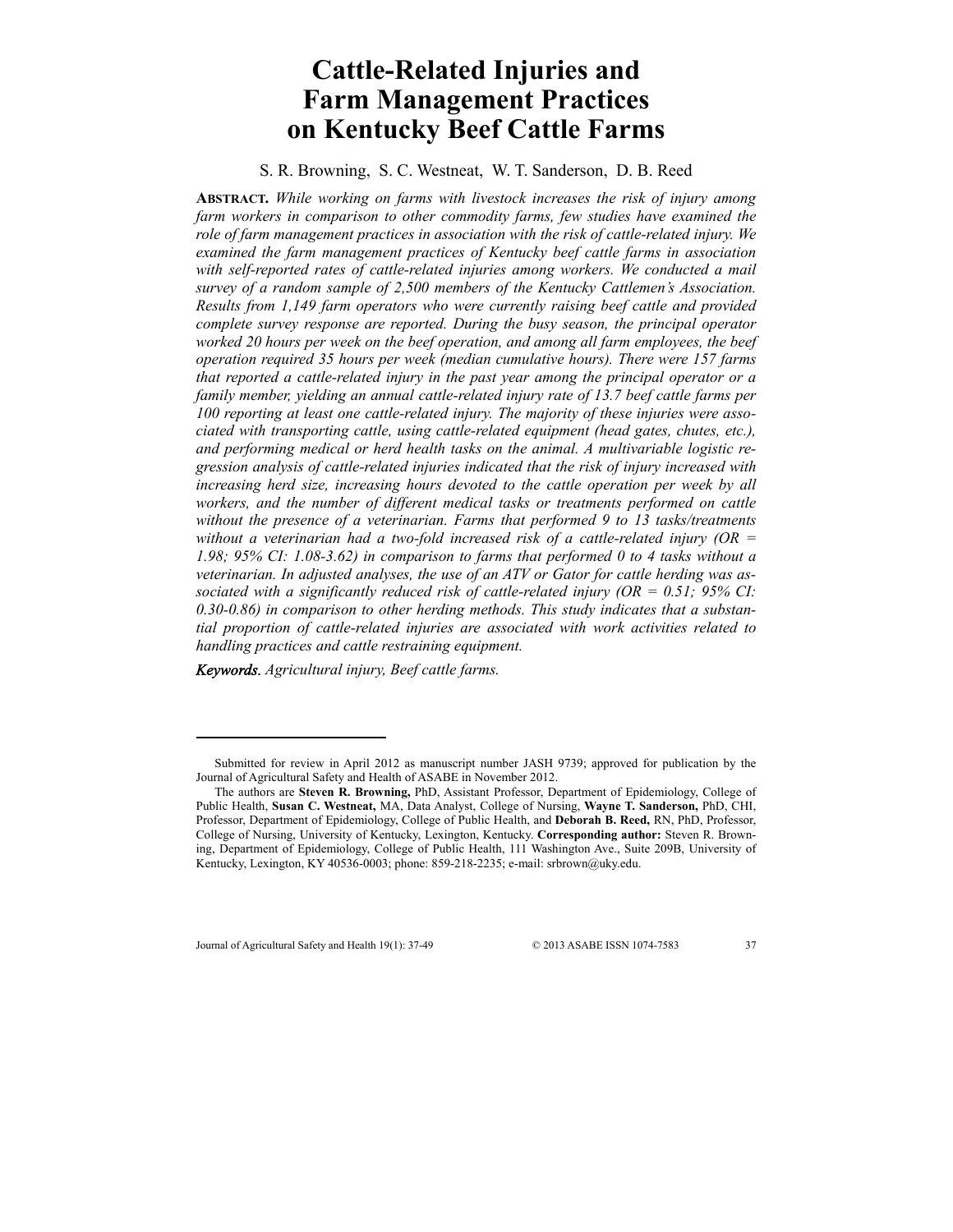pidemiologic studies have documented that farm animals and livestock are a significant source of injury among farm workers (Cleary et al., 1961; Hoskin and Miller, 1979; Brison and Pickett, 1992; Pratt et al., 1992; Hendricks and Adekoya, pidemiologic studies have documented that farm animals and livestock are a significant source of injury among farm workers (Cleary et al., 1961; Hoskin and Miller, 1979; Brison and Pickett, 1992; Pratt et al., 1992; Hendri comparison to farms without livestock, has been associated with an increased injury risk in several studies (Pratt et al., 1992; Waller, 1992; Nordstrom et al., 1995; Layde et al., 1996; Browning et al., 1998). Nordstrom et al. (1995) reported the injury risk to be 2.5 times greater among dairy farm residents than nondairy farm residents in Wisconsin. In Kentucky, Browning et al. (1998) reported that older farmers with beef cattle ( $OR =$ 1.90) or beef cattle and tobacco (OR = 2.15) were at a significantly increased risk of a farm-related injury compared to farmers without cattle. Animals were the third most common external cause of fatality among older farmers in the study conducted by Myers et al. (2009).

Two case-control investigations have addressed the issue of animal-related injuries among adult farm residents. Layde et al. (1996) investigated animal-related injuries, primarily due to cattle, as part of a population-based, case-control study of injuries in farm residents in central Wisconsin. A rate of 11 animal-related injuries requiring medical attention per 1,000 person-years was reported. The use of all-terrain vehicles for chores was found to be protective of an animal-related injury (OR =  $0.47$ ;  $95\%$  CI:  $0.22-1.04$ ) in this study. Boyle et al. (1997) reported results from a case-control study of animal-related injuries to farm household members resulting from dairy cattle activities. Milking had the greatest risk of injury, with odds ratios increasing with increasing hours per week devoted to milking. Additionally, trimming or treating hooves was associated with an increased risk of injury (OR = 4.2; 95% CI: 1.2-15.4).

Occupational injury research among veterinarians is relevant to the issue of animalrelated injuries, especially among smaller, rural farms in Kentucky where some veterinary procedures are performed by family members (Meade, 1992; Billings, 1997). A study by Billings (1997) examined injuries among large-animal veterinarians in Kentucky. Cattle were the animals most often involved in injury events. One-fourth of the injuries occurred while the veterinarian was working alone, with bites and kicks being the prominent causes of animal-related injury. Dehorning and castration were tasks commonly associated with veterinarian injuries. These tasks are often done by farmers, particularly on smaller farms.

The trend toward larger farming operations precludes the ability of workers to know the temperament of individual animals (Steele-Bodger, 1969). Additionally, trends toward more intensive animal husbandry, including more confined feeding systems, use of artificial insemination, and enclosed housing systems that crowd animals, have increased direct contact with animals and the risk of injury to workers (Boissy and Bouissou, 1988; Lundqvist, 1995). However, Meade (1992) suggested that although artificial insemination increases direct contact with cows, it reduces the injury risk associated with maintaining bulls for breeding purposes. Injuries resulting from the use of head gates have been documented in several studies (Billings, 1997; Huhnke et al., 1997). Huhnke et al. (1997) reported on injuries sustained among a small sample of cattle producers in Oklahoma. Pens (permanent, temporary, and mobile) (40%), alleyways (17%), and squeeze chutes (16%) were identified as the most common locations for cattle-related injuries. The authors suggested that approximately 25% of the injuries sustained in working with cattle could be associated with problems related to cattle-handling equipment and the design of facilities.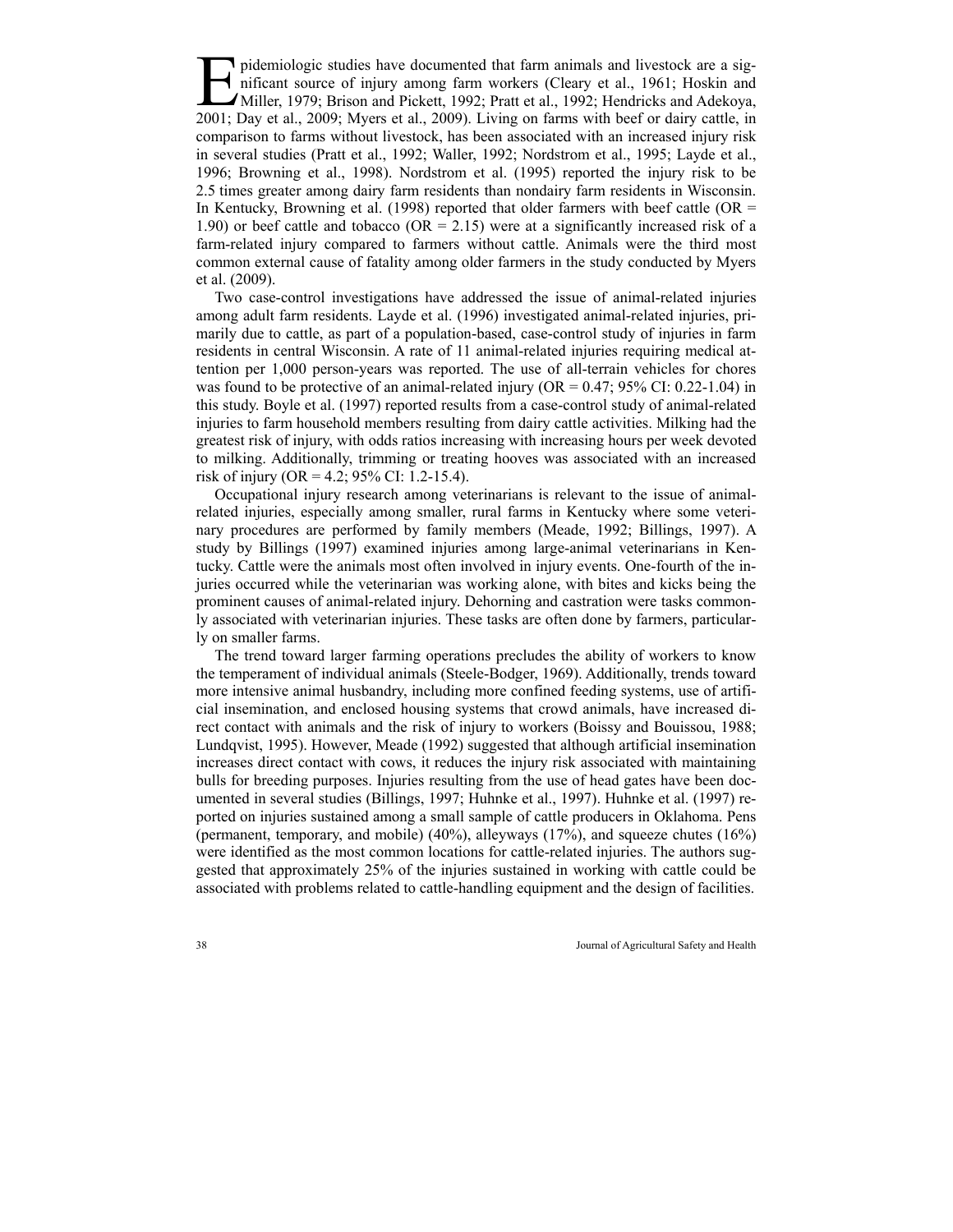Several authors have noted the high impact with respect to lost work days and medical costs of livestock, especially cattle, related injuries to workers and have highlighted the need for increased understanding of the relationship between animal husbandry tasks, the design of facilities, and their relationship to the risk of injury (Huhnke et al., 1997; Sprince et al., 2003; Douphrate et al., 2009). Douphrate et al. (2009) reported that livestock-handling injuries are among the most severe of agricultural injuries. This article reports results from a cross-sectional study to assess work practices on Kentucky beef cattle farms and to determine whether specific practices are associated with an increased risk of cattle-related injuries to the principal operator and farm family members on beef cattle operations.

# **Materials and Methods**

We conducted a cross-sectional study of farm management practices specific to beef cattle operations and of the annual reported cattle-related injuries among farm operators and family workers who were members of the Kentucky Cattlemen's Association (KCA). A complete list of KCA members was obtained from KCA officials at their state office and comprised the sampling frame of the survey. The list was reviewed, and members with addresses outside of Kentucky or that were businesses were removed, yielding 4,126 distinct mailing addresses. A random sample of 2,500 members was selected for contact to participate in the study.

The farm management practices questionnaire was developed and designed to be completed by the principal operator of the farm. Our definition of an eligible participant was the "principal farm operator or the individual most knowledgeable about the beef cattle operation" and who was a member of the KCA. The minimum age of a participant in our study was 19 years. In addition to measures generated by the investigators, questions from the National Animal Health Monitoring System and a questionnaire employed by researchers examining occupational injury among individuals in cow-calf operations in Oklahoma were used for selecting survey questions (Huhnke et al., 1997; USDA-APHIS, 1998). A committee comprised of faculty and staff, a USDA veterinarian, a state public health veterinarian, two rural health specialists, and two academic injury prevention specialists developed the survey. The survey was modified after initial pilot testing on a convenience sample of ten farms.

The questionnaire focused on the farm management practices of the beef cattle operation. Questions included the demographic characteristics of the operator (age, gender, hours worked per week during the busy season, and years of beef cattle operation on the farm). Characteristics of the beef cattle operation were defined by the type of operation, reason for raising cattle, calving season, use of bulls maintained for breeding, growing hay or grain, facilities and equipment maintained on the farm, and the use of an ATV or Gator for cattle herding tasks. Information was also collected on the breeds maintained on the farm, number and type of cattle-related tasks performed by children on the farm, type of feeding operation, herding methods, medical treatments performed by the operator and/or veterinarian, castration and dehorning procedures, and occurrences of cattlerelated injury on the farm in the past 12 months. Cattle-related injuries were defined as the respondent (typically owner/operator) or a member of his/her family having had at least one injury directly from cattle or when performing tasks directly related to the beef cattle operation on the farm within the past year.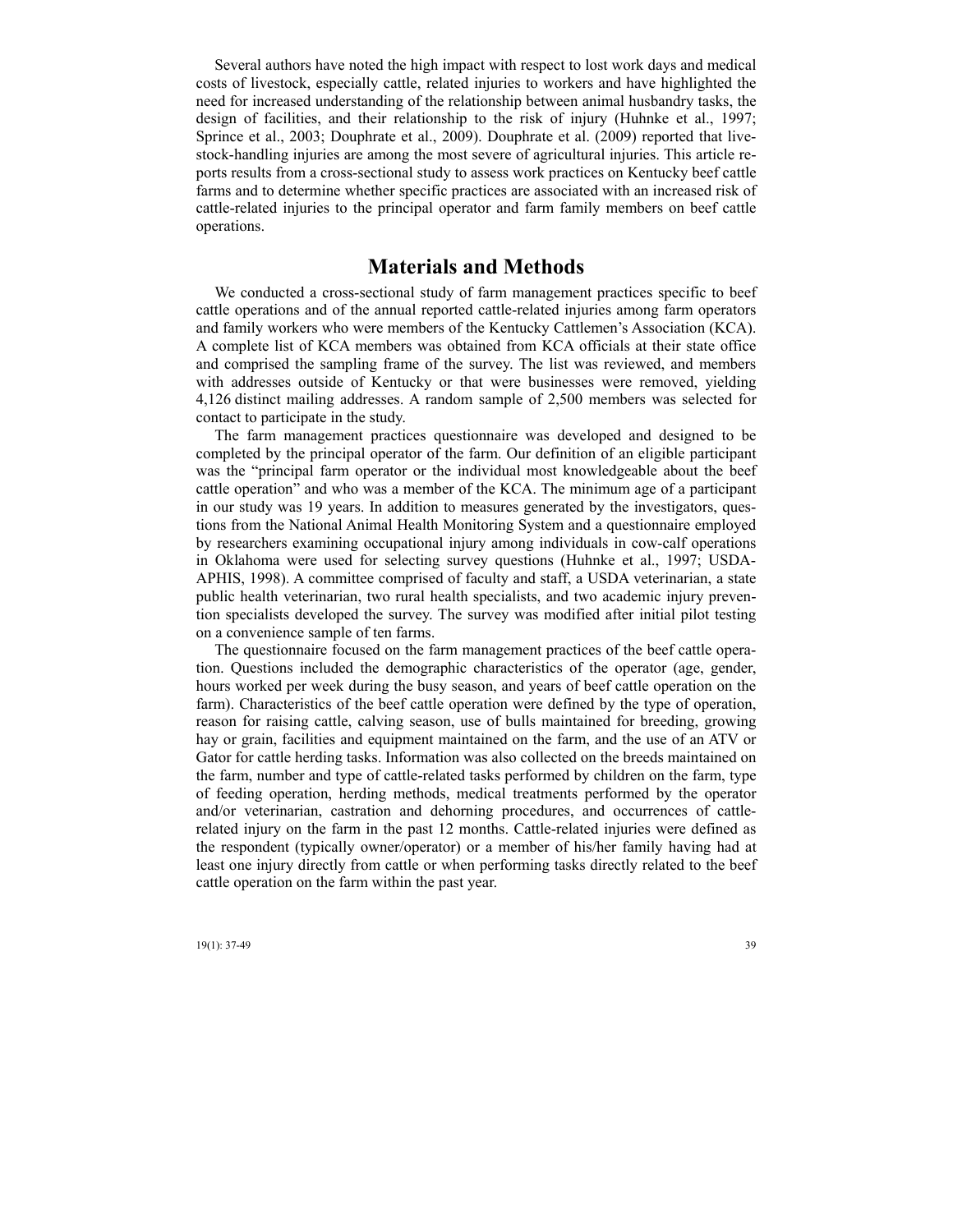A survey packet was mailed to the 2,500 selected KCA members in October 2001. The packet included the questionnaire with instructions, a joint letter of support from the University of Kentucky and the KCA, a raffle ticket as a participation incentive, and a prestamped reply envelope. The self-administered survey was seven pages in length and was estimated to take less than ten minutes to complete. The principal operator or individual most knowledgeable about the beef cattle operation was encouraged to answer the survey. If beef cattle were not raised on the farm in the past twelve months, respondents were asked to write "not eligible" and return the survey blank. Approval was obtained from the University of Kentucky Institutional Review Board for the data collection.

#### **Data Analysis**

Descriptive statistics, including means, frequencies, percentages, and rates, were calculated from the cross-sectional data collected as part of the KCA survey. Cattle-related injury rates were calculated as a cumulative incidence with the number of farms that currently had cattle and reported at least one cattle-related injury in the past year divided by the total number of active beef cattle farms. An index of medical tasks and treatments performed in the absence of a veterinarian by the farm operator or other workers was created by summing affirmative responses to thirteen specific tasks, including dehorning, castration, administration of antibiotics, treating "down" animals, deworming, pregnancy checks, and artificial insemination. The index was then categorized into tertiles for analysis. Stratified analysis of the cattle-related injury rates on farms was undertaken by various demographic, farm type, and farm management variables. Univariate odds ratios and confidence intervals were calculated using standard procedures. Multivariable logistic regression analysis was undertaken to examine the predictors of farms with cattle-related injuries, following the univariate analysis, generally employing the strategy advocated by Kleinbaum and Greenland (Kleinbaum et al., 1982; Kleinbaum, 2002; Greenland, 1989). Variables initially included in the multivariable model were those determined to increase risk of injury in the univariate analysis, as well as those characteristics of farms that have generally been determined to be risk factors in the literature (e.g., hours of work, number of head of cattle). A backward elimination procedure of the initial main effects model was employed using a change-in-estimate method (10%) in the exposure effect premised on key variables (number of cattle on the farm and total hours per week of work by all workers). Analyses were performed using observations with complete data on all factors under consideration. Adjusted odds ratios (OR) and 95% confidence intervals (CI) were estimated and presented for the final multivariable model. All analyses were performed using SAS statistical software (SAS, 2010).

### **Results**

From the random sample of 2,500 addresses to which we sent surveys, we obtained 1,149 complete surveys from farms that currently were raising beef cattle and that we used for the analysis. Of the total completed surveys returned  $(n = 1,226)$ , we deleted 77 from the analysis, of which 68 farms were not currently raising beef cattle, 6 had not reported data on the herd size, and 3 had insufficient data on the principal operator. In addition, 41 surveys were returned that had been sent to an invalid address or were returned unopened. We conservatively estimate our response rate at 48% after removing the ineligible surveys ( $n = 118$ ) from the denominator. Demographic characteristics of the principal operators and descriptive characteristics of the 1,149 beef cattle farms that were cur-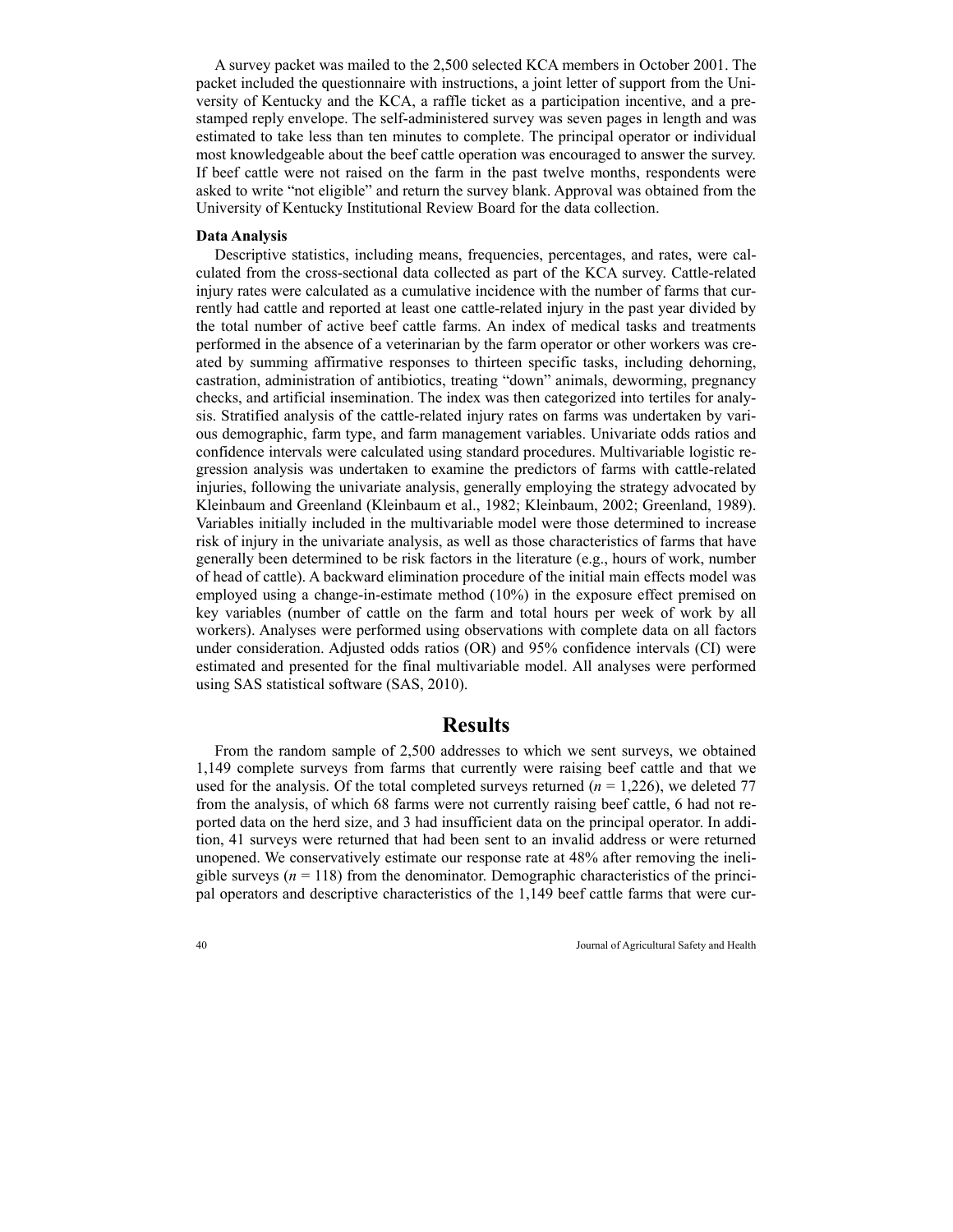rently raising cattle, stratified by the median number of cattle, are given in tables 1 and 2. Ninety-five percent of the respondents were male principal operators. These principal operators worked a median of 20 hours per week on tasks directly related to their beef cattle operation. For all of these farms, the median cumulative hours worked per week during the busy season for all employees was 35 hours (interquartile range: 40 hours). Approximately one-quarter of the farms in the survey reported that more than 60 person-hours per week were needed for beef cattle activities during the busy season. The median number of cattle on all farms was 85 head with a wide range from 2 to 3,500 head. The median number of years of experience in beef cattle farming reported by these operators was 25 years, with 33% of the operators having more than 30 years of experience.

| Table 1. Definger applie characteristics of Kentucky beef cattle farms, stratfied by size $(Y = 1,149)$ . |                    |        |             |     |                  |                    |      |        |             |  |
|-----------------------------------------------------------------------------------------------------------|--------------------|--------|-------------|-----|------------------|--------------------|------|--------|-------------|--|
|                                                                                                           | <85 Head of Cattle |        |             |     | 85 to 3,500 Head |                    |      | Total  |             |  |
|                                                                                                           | N                  | Median | $IQR^{[b]}$ | N   | Median           | IOR <sup>[b]</sup> | N    | Median | $IQR^{[b]}$ |  |
| Age of principal operator<br>(years)                                                                      | 576                | 54     | 19          | 567 | 53               | 19                 | 1143 | 53     | 19          |  |
| Work experience of principal<br>operator (years)                                                          | 578                | 23     | 21          | 568 | 28               | 18                 | 1146 | 25     | 20          |  |
| Work per week for principal<br>operator in busy season (h)                                                | 567                | 20     | 20          | 558 | 30               | 30                 | 1125 | 20     | 26          |  |
| Cumulative work per week<br>for all farm employees (h)                                                    | 560                | 25     | 27          | 557 | 50               | 50                 | 1117 | 35     | 40          |  |
| Number of cattle during a<br>typical year (head)                                                          | 579                | 45     | 35          | 570 | 150              | 160                | 1149 | 85     | 105         |  |

**Table 1. Demographic characteristics of Kentucky beef cattle farms, stratified by size (N = 1,149).[a]**

[a] Numbers of farms does not sum to 1,149 for all variables due to small number of missing values.<br><sup>[b]</sup> IQR = interquartile range.

| radic 2. Characteristics of beer cattle operations on ixentuely farms, stratflied by size (1) |     | <85 Head of Cattle | 1,17/1<br>85 to 3,500 Head<br>$(N = 570)$ |        |
|-----------------------------------------------------------------------------------------------|-----|--------------------|-------------------------------------------|--------|
|                                                                                               |     | $(N = 579)$        |                                           |        |
| Description                                                                                   | (N) | $\frac{6}{2}$      | (N)                                       | $(\%)$ |
| Main reason for raising beef cattle                                                           |     |                    |                                           |        |
| Primary income                                                                                | 190 | 32.9               | 321                                       | 56.5   |
| Secondary income                                                                              | 199 | 34.4               | 174                                       | 30.6   |
| Extra money                                                                                   | 138 | 23.9               | 53                                        | 9.3    |
| Other                                                                                         | 51  | 8.8                | 20                                        | 3.5    |
| Type of beef cattle operation                                                                 |     |                    |                                           |        |
| Commercial cows                                                                               | 397 | 68.6               | 431                                       | 75.6   |
| Feeders, backgrounders                                                                        | 55  | 9.5                | 78                                        | 13.7   |
| Purebred, registered                                                                          | 94  | 16.2               | 54                                        | 9.5    |
| Feedlot                                                                                       | 6   | 1.0                |                                           |        |
| Other                                                                                         | 27  | 4.7                | 7                                         | 1.2    |
| Calving season                                                                                |     |                    |                                           |        |
| Spring                                                                                        | 383 | 66.1               | 348                                       | 61.1   |
| Fall                                                                                          | 84  | 14.5               | 46                                        | 8.1    |
| Spring and fall                                                                               | 35  | 6.0                | 81                                        | 14.2   |
| Winter                                                                                        | 26  | 4.5                | 29                                        | 5.1    |
| Year-round                                                                                    | 17  | 2.9                | 16                                        | 2.8    |
| Other / none                                                                                  | 34  | 5.9                | 50                                        | 8.8    |
| Grow or harvest grain/corn on the farm $(\%$ yes)                                             | 138 | 24.0               | 269                                       | 47.6   |
| Grow or harvest hay on the farm (% yes)                                                       | 541 | 89.1               | 540                                       | 94.9   |
| Bull(s) on farm for breeding $(\%$ yes)                                                       | 513 | 88.8               | 512                                       | 90.1   |
| Cattle castration performed on the farm (% yes)                                               | 457 | 79.9               | 520                                       | 92.0   |
| Cattle dehorning performed on farm (% yes)                                                    | 211 | 37.0               | 351                                       | 62.1   |

**Table 2. Characteristics of beef cattle operations on Kentucky farms, stratified by size (N = 1,149).**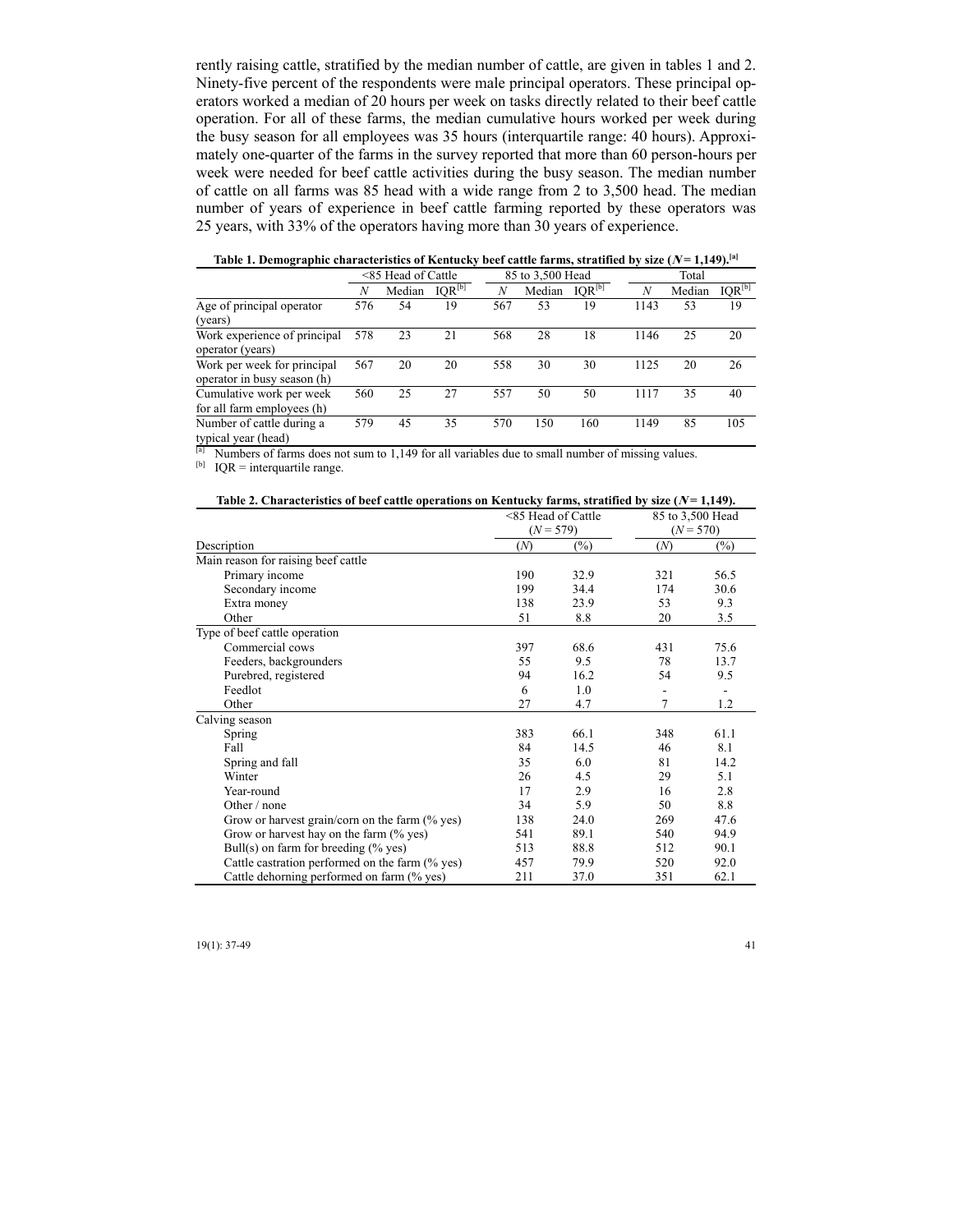Raising beef cattle was undertaken as a primary source of income for 57% of the operators with farms having 85 or more cattle. For farms with less than 85 head of cattle, the cattle operation was considered a secondary source of income , with 24% of these farms reporting that that they raised a few cattle for "extra money." Many of these farms tended to be beef cattle and tobacco operations, with the primary income coming from tobacco. The calving season was predominantly in the spring (63% overall) for both the small and large farms. Overall, 89% of all farms maintained a bull for breeding purposes; there was negligible variation between farms with less than 85 head and farms with more than the median number of animals with regard to maintaining a bull. For all farms, castration (86%) and dehorning (49%) were commonly undertaken by the farm operators. Cattle were typically herded using gates and panels (85%) and using sticks (54%) to move the animals. ATVs were used for herding on 18% of the farms. Larger herd farms were significantly more likely to grow their own grain or corn for feed (48%) compared with the smaller herd farms (24%), although growing hay was uniformly high across all farms. Angus (64% of farms), crossbred cattle of two or more breeds (36%), Charlolais (29%), and Black Baldie (29%) were the predominant cattle breeds (data not shown).

### **Cattle-Related Injury Analysis**

A total of 157 farms reported at least one cattle-related injury among principal operators or a family member within the 12 months preceding the survey. An estimated 13.7% (95% CI: 11.7 to 15.8) of beef cattle farms reported at least one cattle-related injury to the operator or a family member on an annual basis. Complete information from the openended question describing the injury was available for 149 of the 157 reported injury occurrences. The majority (91%) of the cattle-related injuries were to male workers. Bruises (22%), cuts (9.4%), and fractures (8.7%) were the primary types of injuries reported. One-third of the injuries (33.6%) required medical attention or resulted in more than four hours of missed work. Working with cattle (20.8%), the use of cattle-related equipment (16.1%), moving, loading, and unloading cattle (11.4%), and performing medical tasks related to cattle (10.7%) were the primary activities performed at the time of the injury. Direct contact with the animal was associated with 89% of the injuries. Being kicked or run over by cattle (49.6%) were the primary reasons for injuries. In 11% of the cases, the animal caused another object to fall or move, resulting in the injury. The leg, hip, and knee (30.2%), followed by the hand and the wrist (14.7%), were the body parts most often injured. Cows accounted for the majority of the injuries (36%), followed by calves (16.8%), and then bulls and steers (13.4%). Of the injuries reported in this survey, only 5% of all cattle-related injuries occurred to children (<18 years old).

#### **Univariate Logistic Analysis**

Cattle-related injury rates were higher on farms with more than the median number of cattle (>85 head); injury risk increased significantly two-fold (OR = 2.30; 95% CI: 1.40- 3.73) for farms with >152 head of cattle in comparison to those farms with 45 or fewer head (table 3). Cattle-related injury risk increased with increasing hours worked by the principal operator as well as the total cumulative number of hours from all workers on the farm. Farms that pastured their cattle all year long reported a lower cattle-related injury rate (12.6 farms with a cattle-related injury per 100 farms) in comparison to those farms that did not (15.4 per 100), although the resulting odds ratio was not significant.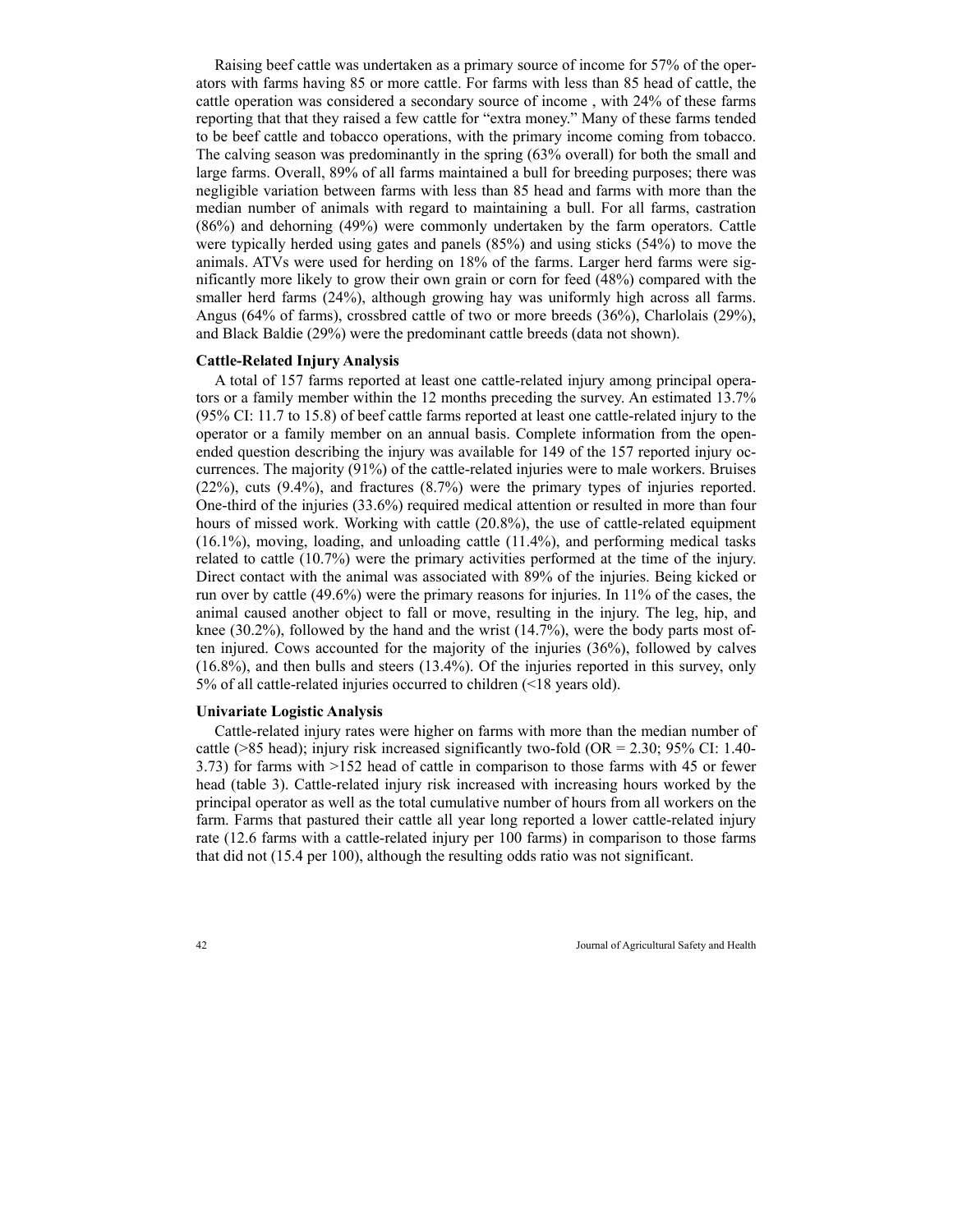**Table 3. Univariate logistic regression analysis of risk factors for cattle-related injuries on Kentucky beef cattle farms.** 

|                                                                                                                                                                                                                                                                                                                                                                                                                                                                                                                                                                                                                                                                                                  |                        |                                     | Farms Reporting       |           |       |               |
|--------------------------------------------------------------------------------------------------------------------------------------------------------------------------------------------------------------------------------------------------------------------------------------------------------------------------------------------------------------------------------------------------------------------------------------------------------------------------------------------------------------------------------------------------------------------------------------------------------------------------------------------------------------------------------------------------|------------------------|-------------------------------------|-----------------------|-----------|-------|---------------|
|                                                                                                                                                                                                                                                                                                                                                                                                                                                                                                                                                                                                                                                                                                  |                        | No. of                              | Cattle-Related        | Injury    |       |               |
|                                                                                                                                                                                                                                                                                                                                                                                                                                                                                                                                                                                                                                                                                                  |                        | Farms <sup>[a]</sup>                | Injury <sup>[b]</sup> | Rate per  | Odds  |               |
| <b>Risk Factor</b>                                                                                                                                                                                                                                                                                                                                                                                                                                                                                                                                                                                                                                                                               |                        | $(n=1,149)$                         | $(n = 157)$           | 100 Farms | Ratio | 95% CI        |
| Size of cattle herd                                                                                                                                                                                                                                                                                                                                                                                                                                                                                                                                                                                                                                                                              | $2 - 45$               | 295                                 | 29                    | 9.8       | 1.0   |               |
| (head)                                                                                                                                                                                                                                                                                                                                                                                                                                                                                                                                                                                                                                                                                           | 46-85                  | 284                                 | 27                    | 9.5       | 0.96  | $0.56 - 1.67$ |
|                                                                                                                                                                                                                                                                                                                                                                                                                                                                                                                                                                                                                                                                                                  | 86-152                 | 286                                 | 44                    | 15.4      | 1.67  | 1.01-2.75     |
|                                                                                                                                                                                                                                                                                                                                                                                                                                                                                                                                                                                                                                                                                                  | >152                   | 284                                 | 57                    | 20.1      | 2.30  | 1.40-3.73     |
| Total hours per week                                                                                                                                                                                                                                                                                                                                                                                                                                                                                                                                                                                                                                                                             | $0 - 14$               | 238                                 | 28                    | 11.8      | 1.0   |               |
| worked by principal                                                                                                                                                                                                                                                                                                                                                                                                                                                                                                                                                                                                                                                                              | $15 - 20$              | 330                                 | 30                    | 9.1       | 0.75  | $0.44 - 1.29$ |
| operator                                                                                                                                                                                                                                                                                                                                                                                                                                                                                                                                                                                                                                                                                         | 21-40                  | 227                                 | 29                    | 12.8      | 1.10  | $0.63 - 1.91$ |
|                                                                                                                                                                                                                                                                                                                                                                                                                                                                                                                                                                                                                                                                                                  | >40                    | 326                                 | 69                    | 21.2      | 2.01  | 1.30-3.24     |
| Total hours per week                                                                                                                                                                                                                                                                                                                                                                                                                                                                                                                                                                                                                                                                             | $0 - 20$               | 325                                 | 30                    | 9.2       | 1.0   |               |
| of work on farm                                                                                                                                                                                                                                                                                                                                                                                                                                                                                                                                                                                                                                                                                  | 21-35                  | 239                                 | 29                    | 12.1      | 1.36  | 0.79-2.33     |
| (all workers)                                                                                                                                                                                                                                                                                                                                                                                                                                                                                                                                                                                                                                                                                    | 36-60                  | 296                                 | 44                    | 14.9      | 1.72  | 1.05-2.81     |
|                                                                                                                                                                                                                                                                                                                                                                                                                                                                                                                                                                                                                                                                                                  | >60                    | 255                                 | 52                    | 20.4      | 2.52  | 1.55-4.09     |
| <b>Bull maintained</b>                                                                                                                                                                                                                                                                                                                                                                                                                                                                                                                                                                                                                                                                           | No                     | 121                                 | 19                    | 15.7      | 1.0   |               |
| for breeding                                                                                                                                                                                                                                                                                                                                                                                                                                                                                                                                                                                                                                                                                     | Yes                    | 1025                                | 138                   | 13.5      | 0.84  | $0.50 - 1.41$ |
| Cattle pastured                                                                                                                                                                                                                                                                                                                                                                                                                                                                                                                                                                                                                                                                                  | No                     | 415                                 | 64                    | 15.4      | 1.0   |               |
| (entire year)                                                                                                                                                                                                                                                                                                                                                                                                                                                                                                                                                                                                                                                                                    | Yes                    | 716                                 | 90                    | 12.6      | 0.79  | 0.56-1.12     |
| Castration performed                                                                                                                                                                                                                                                                                                                                                                                                                                                                                                                                                                                                                                                                             | No                     | 160                                 | 16                    | 10.0      | 1.0   |               |
|                                                                                                                                                                                                                                                                                                                                                                                                                                                                                                                                                                                                                                                                                                  | Yes                    | 977                                 | 138                   | 14.1      | 1.48  | 0.86-2.56     |
| Dehorning performed                                                                                                                                                                                                                                                                                                                                                                                                                                                                                                                                                                                                                                                                              | No                     | 574                                 | 62                    | 10.8      | 1.0   |               |
|                                                                                                                                                                                                                                                                                                                                                                                                                                                                                                                                                                                                                                                                                                  | Yes                    | 562                                 | 92                    | 16.4      | 1.62  | 1.14-2.28     |
| No. of medical tasks or                                                                                                                                                                                                                                                                                                                                                                                                                                                                                                                                                                                                                                                                          | $0 - 4$                | 261                                 | 22                    | 8.4       | 1.0   |               |
| treatments without a                                                                                                                                                                                                                                                                                                                                                                                                                                                                                                                                                                                                                                                                             | $5 - 8$                | 443                                 | 57                    | 12.9      | 1.60  | 0.96-2.69     |
| veterinarian present                                                                                                                                                                                                                                                                                                                                                                                                                                                                                                                                                                                                                                                                             | $9 - 13$               | 437                                 | 75                    | 17.2      | 2.25  | 1.36-3.72     |
| Location where cattle                                                                                                                                                                                                                                                                                                                                                                                                                                                                                                                                                                                                                                                                            | Pasture                | 793                                 | 100                   | 12.6      | 1.0   |               |
| were usually fed                                                                                                                                                                                                                                                                                                                                                                                                                                                                                                                                                                                                                                                                                 | Barn                   | 51                                  | 9                     | 17.7      | 1.49  | $0.70 - 3.14$ |
|                                                                                                                                                                                                                                                                                                                                                                                                                                                                                                                                                                                                                                                                                                  | Slab                   | 43                                  | 8                     | 18.6      | 1.58  | $0.71 - 3.51$ |
|                                                                                                                                                                                                                                                                                                                                                                                                                                                                                                                                                                                                                                                                                                  | Pen                    | 84                                  | 14                    | 16.7      | 1.39  | 0.75-2.55     |
|                                                                                                                                                                                                                                                                                                                                                                                                                                                                                                                                                                                                                                                                                                  | Other                  | 174                                 | 26                    | 14.9      | 1.22  | 0.76-1.94     |
| Method used for                                                                                                                                                                                                                                                                                                                                                                                                                                                                                                                                                                                                                                                                                  | Other                  | 922                                 | 135                   | 14.6      | 1.0   |               |
| herding cattle                                                                                                                                                                                                                                                                                                                                                                                                                                                                                                                                                                                                                                                                                   | ATV/Gator              | 218                                 | 22                    | 10.1      | 0.65  | $0.41 - 1.05$ |
| Cattle restraining                                                                                                                                                                                                                                                                                                                                                                                                                                                                                                                                                                                                                                                                               |                        | Manual squeeze chute with head gate |                       |           |       |               |
| equipment used                                                                                                                                                                                                                                                                                                                                                                                                                                                                                                                                                                                                                                                                                   | No                     | 615                                 | 70                    | 11.4      | 1.0   |               |
|                                                                                                                                                                                                                                                                                                                                                                                                                                                                                                                                                                                                                                                                                                  | Yes                    | 524                                 | 87                    | 16.6      | 1.55  | 1.10-2.18     |
|                                                                                                                                                                                                                                                                                                                                                                                                                                                                                                                                                                                                                                                                                                  | Loading chute          |                                     |                       |           |       |               |
|                                                                                                                                                                                                                                                                                                                                                                                                                                                                                                                                                                                                                                                                                                  | No                     | 940                                 | 125                   | 13.3      | 1.0   |               |
|                                                                                                                                                                                                                                                                                                                                                                                                                                                                                                                                                                                                                                                                                                  | Yes                    | 199                                 | 32                    | 16.1      | 1.25  | 0.82-1.91     |
|                                                                                                                                                                                                                                                                                                                                                                                                                                                                                                                                                                                                                                                                                                  | Working chute or alley |                                     |                       |           |       |               |
|                                                                                                                                                                                                                                                                                                                                                                                                                                                                                                                                                                                                                                                                                                  | No                     | 329                                 | 38                    | 11.6      | 1.0   |               |
|                                                                                                                                                                                                                                                                                                                                                                                                                                                                                                                                                                                                                                                                                                  | Yes                    | 810                                 | 119                   | 14.7      | 1.32  | 0.89-1.95     |
|                                                                                                                                                                                                                                                                                                                                                                                                                                                                                                                                                                                                                                                                                                  | Crowding pen           |                                     |                       |           |       |               |
|                                                                                                                                                                                                                                                                                                                                                                                                                                                                                                                                                                                                                                                                                                  | No                     | 546                                 | 56                    | 10.3      | 1.0   |               |
|                                                                                                                                                                                                                                                                                                                                                                                                                                                                                                                                                                                                                                                                                                  | Yes                    | 593                                 | 101                   | 17.0      | 1.80  | 1.27-2.55     |
|                                                                                                                                                                                                                                                                                                                                                                                                                                                                                                                                                                                                                                                                                                  | Palpation cage         |                                     |                       |           |       |               |
|                                                                                                                                                                                                                                                                                                                                                                                                                                                                                                                                                                                                                                                                                                  | No                     | 818                                 | 98                    | 12.0      | 1.0   |               |
|                                                                                                                                                                                                                                                                                                                                                                                                                                                                                                                                                                                                                                                                                                  | Yes                    | 321                                 | 59                    | 18.4      | 1.65  | 1.16-2.35     |
| [a]<br>The number of farms does not sum to 1149 (total) for each variable due to missing variables in the dataset.                                                                                                                                                                                                                                                                                                                                                                                                                                                                                                                                                                               |                        |                                     |                       |           |       |               |
| $[b] % \begin{center} % \includegraphics[width=\linewidth]{imagesSupplemental_3.png} % \end{center} % \caption { % \textit{DefNet} of \textit{DefNet} and \textit{DefNet} of \textit{DefNet} and \textit{DefNet} of \textit{DefNet} and \textit{DefNet} of \textit{DefNet} and \textit{DefNet} of \textit{DefNet} and \textit{DefNet} of \textit{DefNet} and \textit{DefNet} of \textit{DefNet} and \textit{DefNet} of \textit{DefNet} and \textit{DefNet} of \textit{DefNet} and \textit{DefNet} of \textit{DefNet} and \textit{DefNet} of \textit{DefNet} and \textit{DefNet} of$<br>The number of farms reporting at least one cattle-related injury among the principal operator or a family |                        |                                     |                       |           |       |               |

member in the past year may not sum to 157 for each variable given missing values in the dataset. Missing values were less than 5% for any of the variables in the table.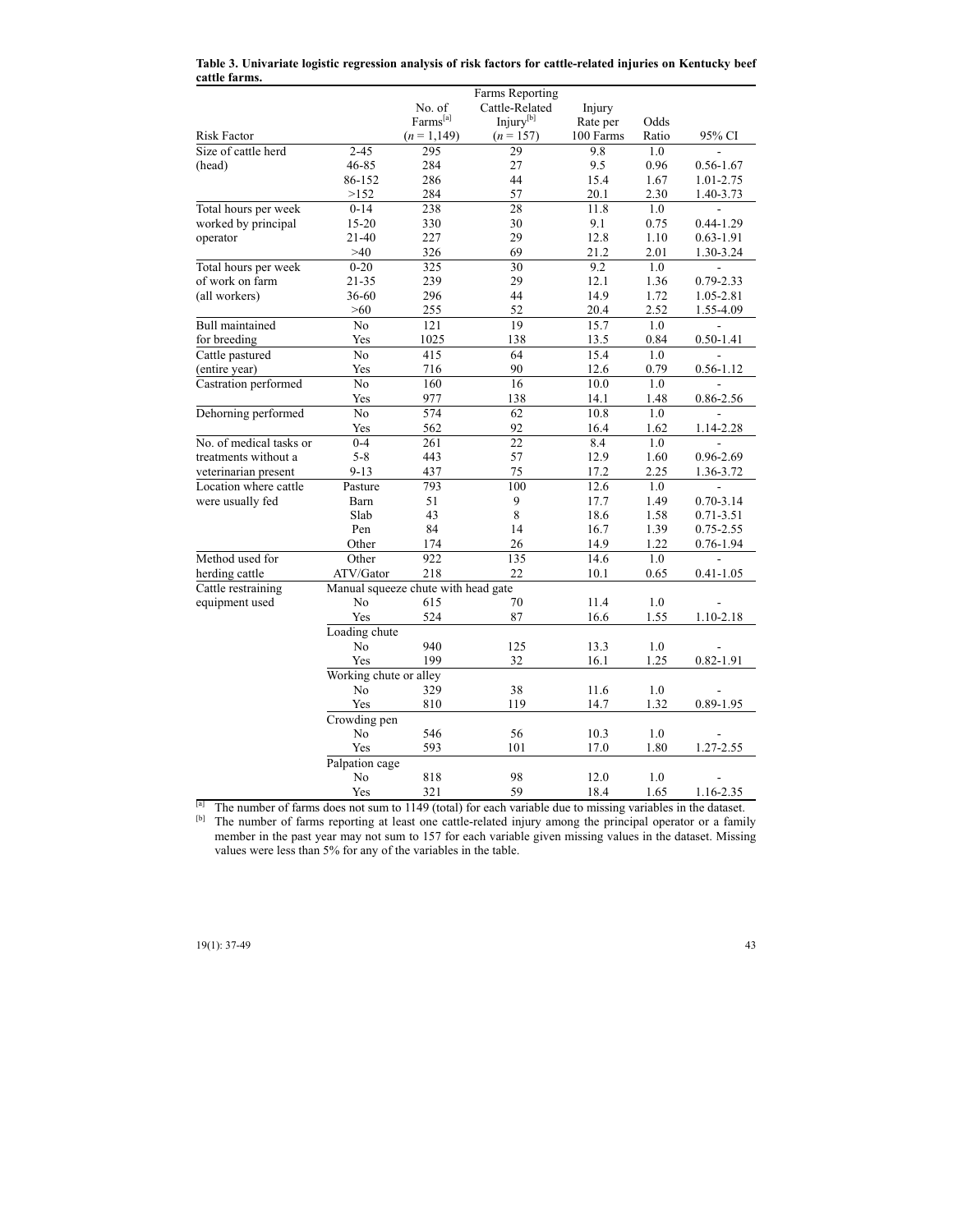The use of an ATV or Gator for herding cattle was associated with the lowest rate of cattle-related injuries among the herding methods examined; the odds ratio for the use of an ATV for herding (OR =  $0.65$ ; 95% CI: 0.41-1.05) was suggestive of a protective effect in the crude analysis. A variety of different types of cattle-restraining equipment were used on these farms. Manual squeeze chutes with head gates were used on 46% of the farms, and the risk of a cattle-related injury was significantly increased 50% (OR 1.55; 95% CI: 1.10-2.18) on farms with this equipment. Similarly, the use of palpation cages and crowding pens increased risk of injury a similar magnitude on farms with this equipment in comparison to those without.

### **Multivariable Logistic Regression Analysis**

Variables that were statistically significant in the univariate logistic regression or that have been documented as known risk factors for animal-related injuries (e.g., total hours of work during the week) were entered into the an initial logistic regression model and fit using a backward elimination method conditioned on a change-in-estimate approach (table 4). The final multivariable logistic regression analysis of the farms that reported a cattle-related injury indicated that the risk of injury increased with increasing herd size, although the linear test for trend was not significant ( $p = 0.46$ ). A marginally significant increased risk of injury with an increasing number of different medical tasks/treatments performed on cattle without the presence of a veterinarian was obtained ( $p = 0.051$ ). Farms that performed 9 to 13 tasks/treatments without a veterinarian were at twice the risk of a cattle-related injury (OR =  $1.98$ ; 95% CI: 1.08-3.62) compared to farms that performed 0 to 4 tasks without a veterinarian, controlling for head of cattle, method of herding, location where cattle were fed, and cumulative hours of work per week for all workers, simultaneously. Using an ATV or Gator was significantly associated with a reduced risk of injury (OR =  $0.51$ ; 95% CI: 0.30-0.86) in comparison to farms that employed other cattle herding methods, after control for the previous listing of variables.

| DULI VALLIU IAI IIIS.                                       |                                                   |             |               |         |  |  |  |  |
|-------------------------------------------------------------|---------------------------------------------------|-------------|---------------|---------|--|--|--|--|
| Risk Factor                                                 |                                                   | Adjusted OR | 95% CI        | p-Value |  |  |  |  |
| Size of cattle herd (head)                                  | $2 - 45$                                          | 1.0         |               |         |  |  |  |  |
|                                                             | 46-85                                             | 0.92        | $0.51 - 1.68$ | 0.79    |  |  |  |  |
|                                                             | 86-152                                            | 1.19        | $0.66 - 2.13$ | 0.57    |  |  |  |  |
|                                                             | >152                                              | 1.89        | $1.05 - 3.40$ | 0.03    |  |  |  |  |
|                                                             | Test for linear trend: $\chi^2$ = 0.56, p = 0.46  |             |               |         |  |  |  |  |
| Number of medical tasks/treatments                          | $0 - 4$                                           | 1.0         |               |         |  |  |  |  |
| without a veterinarian present                              | $5 - 8$                                           | 1.81        | $0.99 - 3.29$ | 0.05    |  |  |  |  |
|                                                             | $9 - 13$                                          | 1.98        | 1.08-3.62     | 0.03    |  |  |  |  |
|                                                             | Test for linear trend: $\chi^2$ = 3.79, p = 0.051 |             |               |         |  |  |  |  |
| Method for herding cattle.                                  | Other                                             | 1.0         |               |         |  |  |  |  |
|                                                             | ATV or Gator                                      | 0.51        | $0.30 - 0.86$ | 0.01    |  |  |  |  |
| Location where cattle were usually fed                      | Bar, slab, pen, other                             | 1.0         |               |         |  |  |  |  |
|                                                             | Pasture                                           | 0.82        | $0.53 - 1.29$ | 0.40    |  |  |  |  |
| Total hours per week of work on farm (all workers, increase |                                                   |             |               |         |  |  |  |  |
| ner 100 hours ner week).                                    |                                                   | 1.52        | $1.00 - 2.31$ | 0.05    |  |  |  |  |

**Table 4. Multivariable logistic regression analysis of risk factors for cattle-related injuries on Kentucky beef cattle farms.[a]**

<sup>[a]</sup> Multivariable logistic model is premised on 983 observations and 130 injury events for which complete data were available. The main effects model controls for head of cattle, number of veterinary medical tasks, method of herding, location where cattle were fed, and total hours of work on the farm, simultaneously. The Hosmer-Lemeshow goodness of fit  $\chi^2$  = 3.89, 8 df, and p = 0.87 indicate an adequate fit.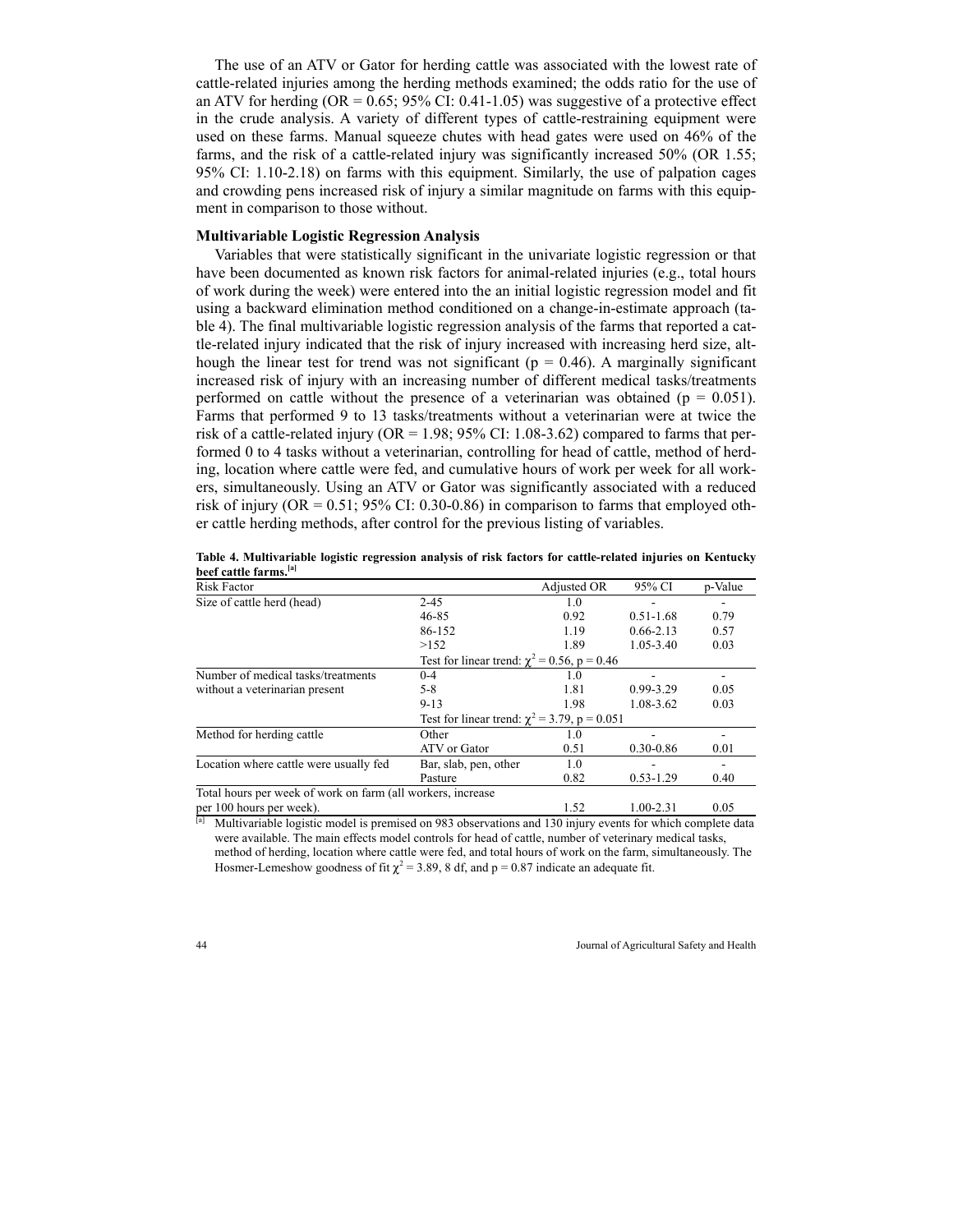# **Discussion**

The cattle-related injury rates for beef cattle farms (13.7% of farms reported at least one cattle-related injury annually) calculated from the farm management survey were slightly higher than, although generally comparable to, the farm injury rates calculated at a person-level among beef farmers in a previous study using a telephone survey methodology in Kentucky. Among all beef cattle farmers who were males age 55 years and older, we estimated the injury rate to be 10.6 (95% CI: 7.3-13.9) injured farmers per 100 farmers per year (Browning et al., 1998). In their large study of farms from a fivestate region in the upper Midwest, Erkal et al. (2008) estimated the animal-related injury rate at 3.2 events per 100 persons at risk per year for events attributed directly to animals. If one includes injuries attributed directly to animals as well as injuries associated with the animal operation, then the rate estimated by Erkal et al. (2008) (5.8 injured per 100 per year) approaches what we have estimated in our study. Virtanen et al. (2003) reported a rate of 8.7 injured farmers per 100 per year among fulltime farmers on cattle farms in Finland. In their national survey, Hendricks and Adekoya (2001) estimated that one out of five injuries among farm youth was animal-related, with the majority due to horses and cattle. While it is difficult to make direct comparisons due to differences in the methods employed in the several studies, it is clear that commodity-specific studies have reported increased rates of farm work injuries on farms with livestock and thus highlight the need to report commodity-specific injury rates (Layde et al., 1996; Sprince et al., 2003; Saar et al., 2006).

A majority of the family-owned and operated farms in this study performed herd maintenance tasks without a veterinarian. Cattle dehorning and castration are tasks that may be associated with an increased risk of injury. In the unadjusted analyses, farms that performed castration (OR = 1.48; 95% CI: 0.86-2.56) or dehorning (OR = 1.62; 95% CI: 1.14-2.28) were at increased risk of a cattle-related injury in comparison to farms where the operators did not undertake these tasks. While many farms in this study used veterinarians for some services (treating down cows, medical testing, and pregnancy checks), many of the routine herd management tasks, including castration, dehorning, calving, administration of growth stimulants, administration of vaccinations, deworming, antibiotic treatments, and artificial insemination, were undertaken by the principal operator or another farm family member. The logistic regression analysis confirmed that the risk of injury increased with the number of herd health tasks that were performed by operators or family members on the farm. The number of tasks or treatments performed on cattle without a veterinarian present increased the risk of cattle-related injury with the increasing number of tasks performed (linear test for trend,  $p = 0.051$ ) and was statistically significant for the third tertile of the number of medical tasks in comparison to the first tertile. There exists a substantial literature on the animal-related injury rates among veterinarians that confirms the increased injury risk with many of these tasks (Billings, 1997; Fritschi et al., 2006; Lucas et al., 2009; Gabel and Gerberich, 2002; Kabuusu et al., 2010). Providing livestock farmers with professional veterinary support for some of the more hazardous animal handling tasks may reduce the occurrence of cattle-related injuries.

In addition to injuries associated with performing medical or herd health tasks on the animal, injuries were associated with transporting cattle and using cattle-related equipment (head gates, chutes, etc.). The risk of cattle-related injuries increased with the size of the herd, even after controlling for the increase in exposure time associated with herd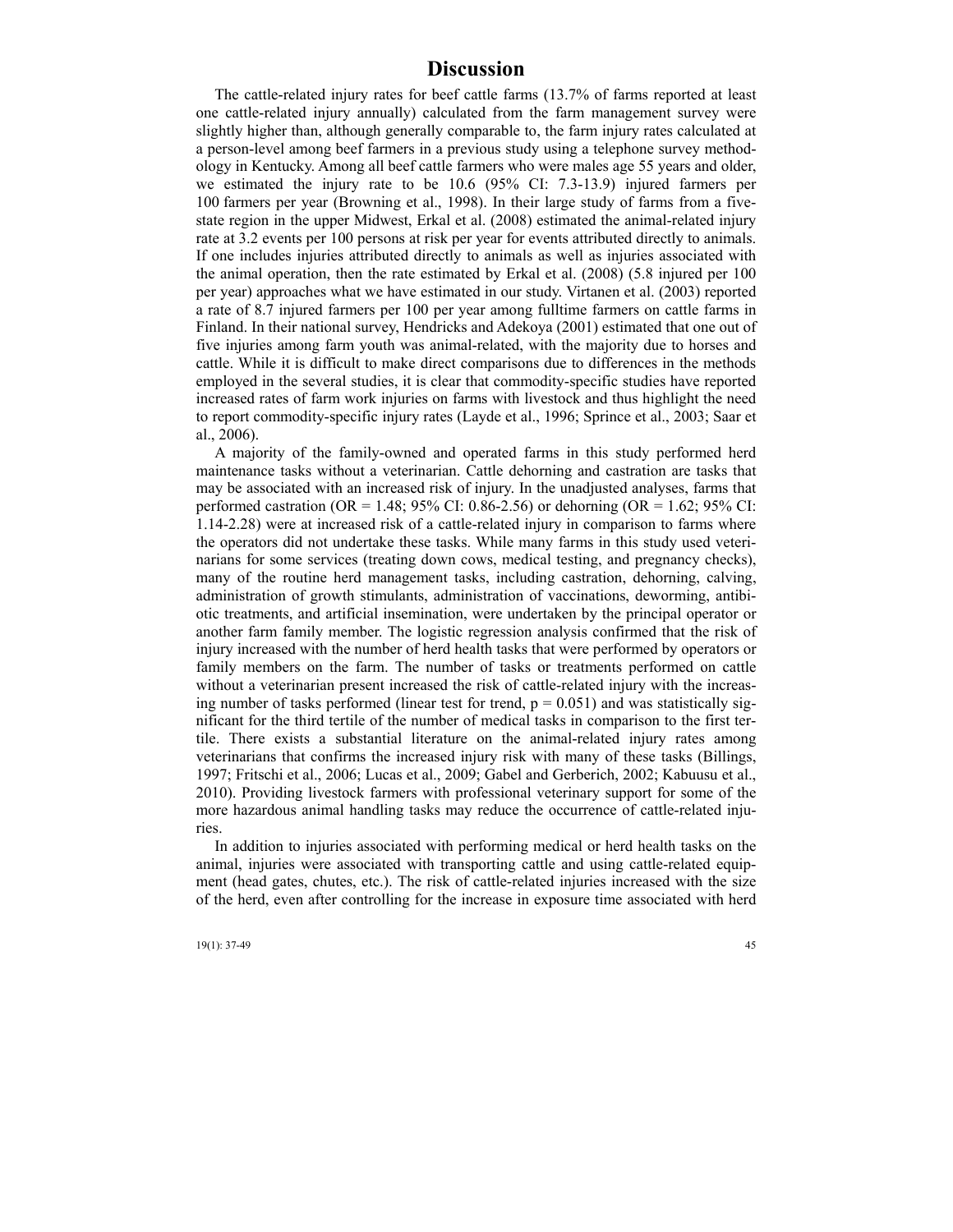size, possibly indicating that there are factors associated with handling large numbers of animals above and beyond the increased hours required to manage the herd. Virtanen et al. (2003) also documented the increase in the reported injury rates with increasing herd size among dairy cattle. Animals in relatively large herds may pose an increase in risk to handlers, as one agitated animal may influence the behavior of the rest of the herd. In addition, the extent and design of cattle handling facilities will vary with the number of cattle on the farm, often with small producers having relatively minimal facilities. Among the farms in our survey, only 18% reported using a loading chute, 27% using a palpation cage, and 46% using a manual squeeze chute.

The results of the analyses provide suggestions for cattle handling procedures that may decrease the risk of injury. For example, herding techniques that used horses or dogs to move cattle appeared to increase the risk of injury. Hendricks and Adekoya (2001) reported that herding or moving cattle was responsible for most of the cattle-related injuries among farm youth. As a general approach to raising cattle, having the animals in pasture year round reduces the hours spent feeding the herd and the consequent risk of injury. Our study suggests that the use of ATVs for performing herding tasks may be associated with a decreased risk of a cattle-related injury in comparison to other herding techniques. A similar finding was noted in the study by Layde et al. (1996), in which the use of an ATV for chores was associated with a reduced risk of injury among adult farm residents. Obviously, the risks and benefits of ATV use need to be balanced in the context of who is operating the vehicles and for which tasks they are used.

Several investigators have documented the farm injuries associated specifically with bulls, and Sheldon et al. (2009) provide a thorough review of factors associated with bullrelated incidents (Casey et al., 1997; Dogan et al., 2008). In our study, 89% of the farms reported maintaining a bull for breeding purposes. The literature indicates that the risk of injury among workers is greater, given equivalent exposure hours, with bulls than cows (Dogan et al., 2008; Sheldon et al., 2009). We did not, however, note an increased rate of cattle-related injuries among the farms with bulls.

There exists a large body of literature concerning recommendations for cattle handling, especially as they relate to the design of cattle handling facilities and appropriate behavioral techniques to employ with cattle (Grandin, 1987, 1996, 1998, 1999). Research in the design of animal handling facilities offers ideas that can affect human safety, as well as the safety and well-being of the animals. Our data suggest that there is substantial variation across the beef cattle farms in the state regarding how the cattle are fed, the usual herding tasks, the degree to which farmers perform their own medical tasks or treatments, and the extent to which different types of cattle restraining equipment are used on the farms. Interdisciplinary collaborations that focus on evaluation of alternative animal handling facilities and handling procedures on injury outcomes are needed. Indeed, facilities and procedures that minimize the harm to the animal are also (generally) likely to reduce the risk of injury to the farm workers.

#### **Strengths and Limitations**

The study provides detailed data on farm management practices on beef cattle farms among 1,149 farm operators in Kentucky. Our sample was obtained from the membership of the KCA and thus represents a convenience sample of a commodity group of farmers. A conservative estimate of the overall response rate in this study using a mail survey was 48%, after adjustment for farms that were not currently raising cattle and elimination of ineligible farms. While response bias remains a possibility, the demographic characteris-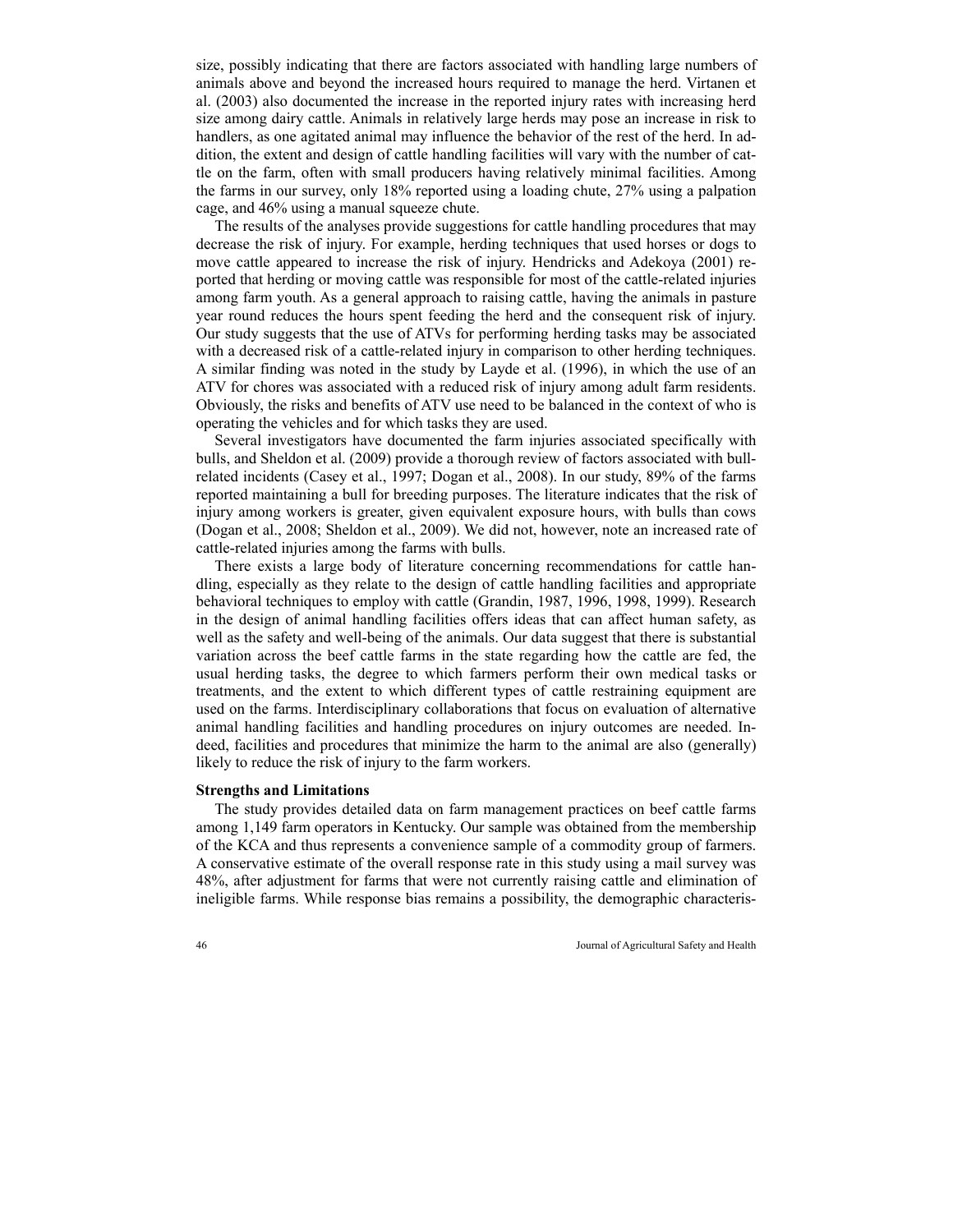tics of those who responded to our survey were comprised of farmers from across the state with a wide range of age and years of experience. The demographics of the respondents (e.g., age) and characteristics of their farms (e.g., head of cattle) in our survey were comparable to those for beef cattle farmers reported by the Kentucky Agricultural Statistics Service. Due to the relatively brief questionnaire used in this study, limitations include the lack of detailed information on the circumstances of the injury, the severity of the injury, and the costs associated with the injury. The proportion of injuries that required medical attention or resulted in more than four hours lost from work was 34%. Consequently, our injury rates may be higher than those of other studies due to the inclusion of less severe injuries.

All cattle-related injuries in this study were based on the self-reports of the farm operators. Given the potential for recall bias, especially the under-reporting of injuries, the estimates in this study are subject to the typical limitations of self-reports. Given the manner in which the data were collected, our analysis provides for associations between the presence of certain equipment and usual work practices on the farm with cattle-related injuries but is not based on the use of a given farm tasks or piece of equipment (such as a squeeze chute, head gate, or ATV) at the time of the specific injury event. The data provide associations between the farms that have this equipment or usually conduct certain animal handling practices and the risk of these types of injuries. In addition, residual confounding from both a failure to account for other risk factors (socioeconomic or safety factors related to the farm) and within the categories of variables used in our models may influence our reported estimates.

## **Conclusions**

In one of the few commodity-specific farm injury studies undertaken, the Traumatic Injury Surveillance of Farmers (TISF), Myers (1997) estimated that the largest numbers of work injuries to farmers occurred in beef, hog, or sheep operations. In addition to horse and fur farms, these farms had the highest rates of injuries (8.2 injuries per 200,000 hours worked). Livestock was the leading cause of lost time injuries on these farms, accounting for 18.1% of the total number of injuries (Myers, 1997). Our study confirms the relatively higher injury rates on cattle farms in comparison to other commodity farms and highlights the diversity of approaches to accomplishing the daily tasks related to raising cattle. Continued research is needed on the prevention of work-related injuries in the context of specific commodities, focused on the strategies and management approaches that reduce the risk of injury to humans and enhance animal welfare.

#### **Acknowledgements**

This project was funded by the National Institute for Occupational Safety and Health (NIOSH Grant No. 1 R01 OHO3924-01). We would like to thank RaeAnne Davis, MSPH, who assisted in the data collection for this project, and Teresa Donovan, MPH, Southeast Center for Agricultural Health and Injury Prevention, who provided editorial assistance. We appreciate the support of Dave Maples, president of the Kentucky Cattlemen's Association, and the KCA members for their efforts in helping us complete the survey. We also appreciate of the comments and suggestions of the anonymous reviewers, as well as the editors of the journal, for improving the content of the manuscript.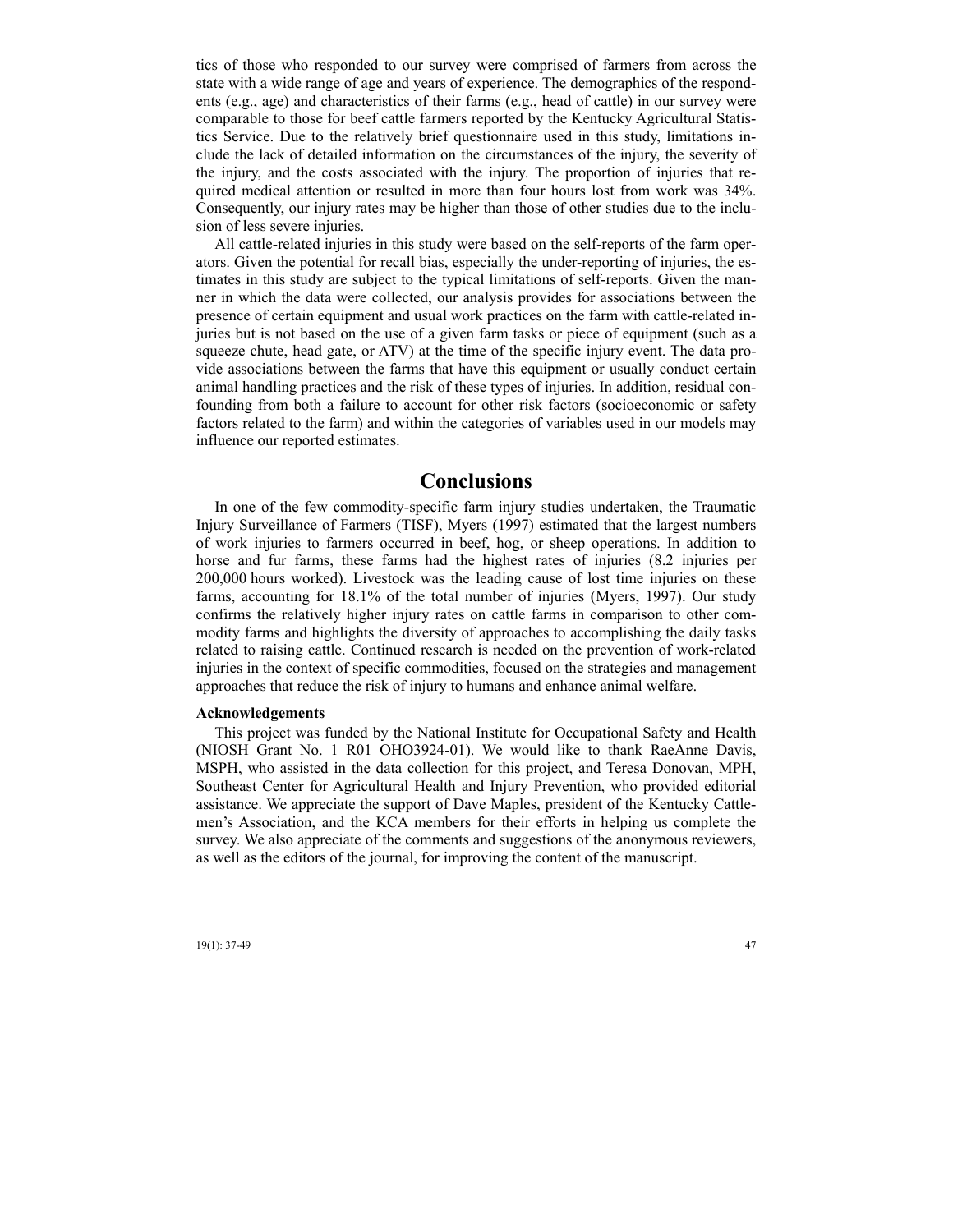# **References**

- Billings, S. 1997. Occupational injuries to veterinarians. MS thesis (unpublished). Lexington, Ky.: University of Kentucky, Department of Preventive Medicine and Environmental Health.
- Boissy, A., and M.-F. Bouissou. 1988. Effects of early handling on heifer's subsequent reactivity to humans and unfamiliar situations. *Applied Animal Behavior Sci.* 20(3-4): 259-273.
- Boyle, D., S. G. Gerberich, R. W. Gibson, G. Maldonado, R. A. Robinson, F. Martin, C. Renier, and H. Amandus. 1997. Injury from dairy cattle activities. *Epidemiology* 8(1): 37-41.
- Brison, R., and C. Pickett. 1992. Nonfatal injuries in 177 eastern Ontario beef and dairy farms: A one-year study. *American J. Ind. Med.* 21(5): 623-636.
- Browning, S., H. Truszczynska, D. Reed, and R. McKnight. 1998. Agricultural injuries among older Kentucky farmers: The Farm Family Health and Hazard Surveillance Study. *American J. Ind. Med.* 33(4): 342-353.
- Casey, G. M., A. M. Grant, D. S. Roerig, J. Boyd, M. Hill, M. London, K. H. Gelberg, E. Hallman, and J. Pollock. 1997. Farm worker injuries associated with bulls: New York State 1991-1996. *AAOHN J.* 45(8): 393-396.
- Cleary, J., J. Benzmiller, E. Kloppedal, D. Gallagher, and A. Evans. 1961. Farm injuries in Dane County, Wisconsin: An epidemiological study. *Arch. Environ. Health* 3(Aug.): 201-208.
- Day, L., D. Voaklander, M. Sim, R. Wolfe, J. Langley, J. Dosman, L. Hagel, and J. Ozanne-Smith. 2009. Risk factors for work-related injury among male farmers. *Occup. and Environ. Med.* 66(5): 312-318.
- Dogan, K. H., S. Demirci, Z. Erkol, G. S. Sunam, and T. Kucukkartallar. 2008. Injuries and deaths occurring as a result of bull attack. *J. Agromed.* 13(3): 191-196.
- Douphrate, D. I., J. C. Rosecrance, L. Stallones, S. J. Reynolds, and D. P. Gilkey. 2009. Livestockhandling injuries in agriculture: An analysis of Colorado workers' compensation data. *American J. Ind. Med.* 52(5): 391-407.
- Erkal, S., S. G. Gerberich, A. D. Ryan, C. M. Renier, and B. H. Alexander. 2008. Animal-related injuries: A population-based study of a five-state region in the upper Midwest: Regional Rural Injury Study II. *J. Safety Res.* 39(4): 351-363.
- Fritschi, L., L. Day, A. Shirangi, I. Robertson, M. Lucas, and A. Vizard. 2006. Injury in Australian veterinarians. *Occup. Med*. (Oxford) 56(3): 199-203.
- Gabel, C. L., and S. G. Gerberich. 2002. Risk factors for injury among veterinarians. *Epidemiology* 13(1): 80-86.
- Grandin, T. 1987. Animal handling. *Vet. Clin. North American Food Animal Pract.* 3(2): 323-338.
- Grandin, T. 1996. Understanding cattle behavior makes handling easier. In *Proc. 29th Annual Convention of AABP*, 123-126. Auburn, Ala.: American Association of Bovine Practitioners.
- Grandin, T. 1998. Handling methods and facilities to reduce stress on cattle. *Vet. Clin. North American Food Animal Pract.* 14(2): 325-341.
- Grandin, T. 1999. Safe handling of large animals. *Occup. Med.* 14(2): 195-212.
- Greenland, S. 1989. Modeling and variable selection in epidemiologic analysis. *American J. Public Health* 79(3): 340-349.
- Hendricks, K. J., and N. Adekoya. 2001. Non-fatal animal-related injuries to youth occurring on farms in the United States, 1998. *Injury Prev*. 7(4): 307-311.
- Hoskin, A. F., and T. A. Miller. 1979. Farm accident surveys: A 21-state summary with emphasis on animal-related injuries. *J. Safety Res.* 11(1): 2-13.
- Huhnke, R., D. Hubert, and S. Harp. 1997. Identifying injuries sustained on cow-calf operations in Oklahoma. Stillwater, Okla.: Oklahoma State University, Department of Biosystems and Agricultural Engineering.
- Kabuusu, R. M., E. O. Keku, R. Kiyini, and T. J. McCann. 2010. Prevalence and patterns of selfreported animal-related injury among veterinarians in metropolitan Kampala. *J. Vet. Sci.* 11(4): 363-365.
- Kleinbaum, D. 2002. Epidemiologic methods: The "art" in the state of the art. *J. Clinical Epidemiol.* 55(12): 1196-1200.